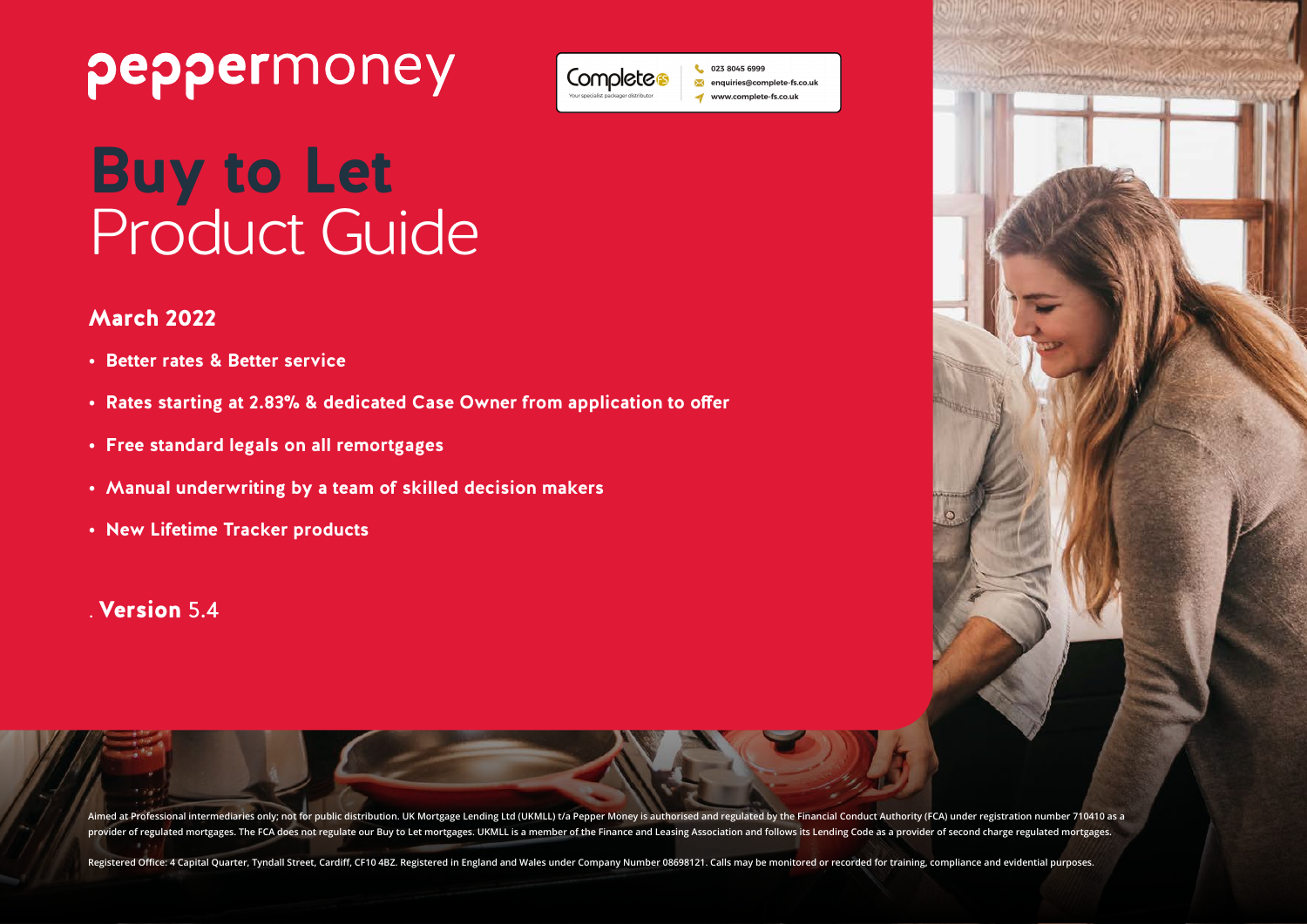

# Highlights of our wide ranging criteria

#### CC.<sub>Js</sub>

- **• Don't need to be satisfied**
- **• No value limit**
- **• Can be registered as recently as 12 months ago**

#### **Defaults**

- **• Don't need to be satisfied**
- **• No value limit**
- **• Can be registered as recently as 12 months ago**
- **• On Pepper 36 products we will ignore 1 individual defaults (per application) up to and including £200.00 each where these defaults relate to utilities, communications or mail order providers. We will ignore 2 individual defaults (per application) for Pepper 24, 18 and 12 products, up to and including £200.00 each (excluding Bankruptcy range products)**

### No Credit Scoring

- **• We don't credit score to make decisions**
- **• We don't credit score to determine product selection. What you see is what you get**
- **• Manual underwriting by a team of skilled decision makers**

### Capital Raising

- **• To our maximum LTVs for most legal purposes**
- **• Debt consolidation to maximum LTVs**

### Self-Employed

- **• Across the entire range**
- **• Minimum of 1 year's trading**
- **• Net profit for Sole Traders**
- **• Salary and dividends for Company Directors**
- **• Additional remuneration addback allowed where applicants own 100% of the company**

### Day Rate Contractors

- **• Income assessed based on daily rate whether self-employed, limited company or umbrella company**
- **• Minimum 12 months history and 3 months' bank statements**
- **• Average or current day rate to be minimum of £200 per day**

#### Interest Only

- **• Across the entire range**
- **• Max 80% LTV**

### Portfolio Landlords

- **• Portfolio landlords accepted**
- **• See our criteria guide for full details**

### Lending In or Into Retirement

- **• Up to 85 years old at end of term on Buy to Let**
- **• Talk to us about acceptable income types**

### Minimum Income £15k

- **• £25k for First Time Landlords**
- **• Can be the combined income of both applicants**
- **• 100% of secondary income accepted**

### Strong Approach to Rental Calculations

**• 5 year fixed rental calculation based on pay rate**

### Free legals

- **• Free standard legals on all remortgages**
- **• Provided by a reputable firm of solicitors**

### peppermoney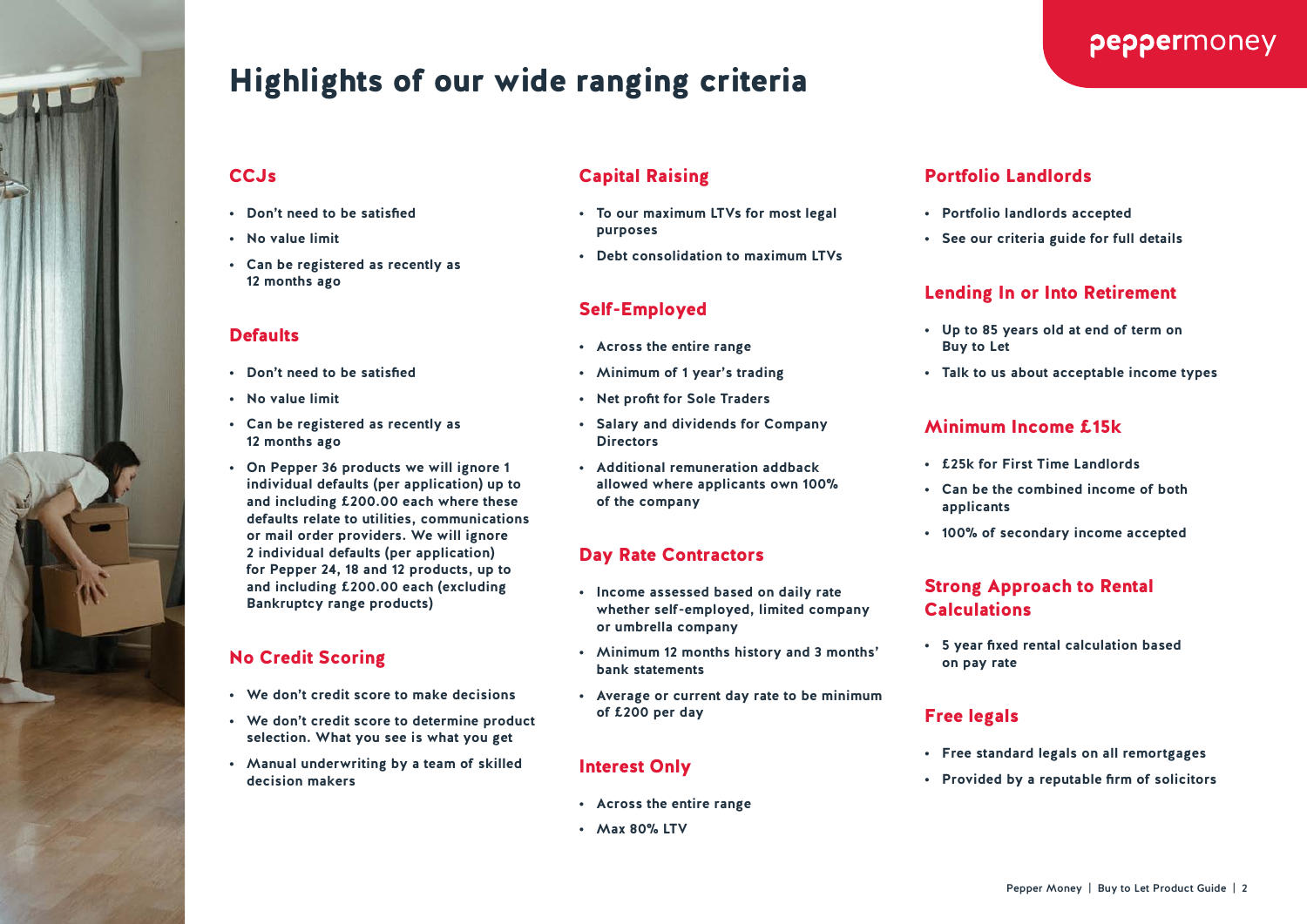# Pepper 60 - BUY TO LET

 $LMR = 1.10%$ 

*Effective 17th August 2020*

Suitable for clients that haven't had a CCJ or Default in the last 60 months

|            | 2 Year Fixed        |                                            | <b>Lifetime Tracker</b>         |                     |            | 5 Year Fixed                       |                         |            |                                 |                                     |
|------------|---------------------|--------------------------------------------|---------------------------------|---------------------|------------|------------------------------------|-------------------------|------------|---------------------------------|-------------------------------------|
| <b>LTV</b> | <b>Initial Rate</b> | Comp. Fee*                                 | <b>Rental Calc.</b><br>(140% x) | <b>Initial Rate</b> | Comp. Fee* | <b>Rental Calc.</b><br>$(140\% x)$ | <b>Initial Rate</b>     | Comp. Fee* | <b>Rental Calc.</b><br>(140% x) | <b>Reversion Rates</b><br>$(LMR +)$ |
| 75%        | 3.29%               | 1.00%                                      | 5.50%                           | $1.73% + LMR$       | 0.75%      | 5.50%                              | 3.43%                   | 1.00%      | 3.43%                           | 4.25%                               |
| 80%        | 4.35%               |                                            | 6.40%                           | $2.43% + LMR$       |            | 5.53%                              | 4.53%                   |            | 4.53%                           | 4.50%                               |
|            |                     | ERC: 3%, 2%<br>ERC: 3%, 2%, 1%, 0.5%, 0.5% |                                 |                     |            |                                    | ERC: 4%, 4%, 3%, 3%, 2% |            |                                 |                                     |
|            |                     | <b>Application fee = £150</b>              |                                 |                     |            |                                    |                         |            |                                 |                                     |

|                                                   | <b>Key Criteria</b>                        |                       |                                                                                                       |                                   |                                                                                                                                                                                                                                                    |  |  |  |  |  |  |
|---------------------------------------------------|--------------------------------------------|-----------------------|-------------------------------------------------------------------------------------------------------|-----------------------------------|----------------------------------------------------------------------------------------------------------------------------------------------------------------------------------------------------------------------------------------------------|--|--|--|--|--|--|
|                                                   | <b>Credit Criteria</b>                     |                       | Applicants                                                                                            | <b>Loan Size</b>                  |                                                                                                                                                                                                                                                    |  |  |  |  |  |  |
| <b>CCJs/Defaults</b>                              | 0 in 60 months                             | Age                   | Minimum 21 years; Maximum 85<br>years (at end of term)                                                | Minimum                           | £25,001                                                                                                                                                                                                                                            |  |  |  |  |  |  |
| <b>CCJ/Default Value</b>                          | No limit                                   | <b>Min Income</b>     | £15,000 or £25,000 for a First<br>Time Landlord, per application                                      | Maximum                           | The maximum loan size is £2 million within the<br>following LTV limits:<br>• Up to £750,000 available to 80% LTV<br>• Up to £1 million available to 75% LTV<br>• Up to £1.5million available to 70% LTV<br>• Up to £2 million available to 65% LTV |  |  |  |  |  |  |
|                                                   |                                            | <b>Max Applicants</b> | $\overline{2}$<br>Repayment                                                                           |                                   |                                                                                                                                                                                                                                                    |  |  |  |  |  |  |
| <b>Mortgage/Secured Arrears</b>                   | 0 in 60 months (No arrears                 |                       | Minimum of 3 months in current<br>job with 6 months' continuous                                       | Capital & Interest; Interest Only |                                                                                                                                                                                                                                                    |  |  |  |  |  |  |
|                                                   | balance in last 6 months)                  | <b>Employed</b>       | employment and not in probation.<br>Evidence of employment history<br>is required to cover the last 6 | Property value                    |                                                                                                                                                                                                                                                    |  |  |  |  |  |  |
|                                                   |                                            |                       | Must have been in their current<br>business for a minimum of 12                                       | Minimum                           | £70,000                                                                                                                                                                                                                                            |  |  |  |  |  |  |
| <b>Bankruptcy/IVA</b><br>Discharged > 6 years ago |                                            | Self-Employed         | months and able to supply 1 year's<br>trading accounts                                                | <b>Term</b>                       |                                                                                                                                                                                                                                                    |  |  |  |  |  |  |
| <b>Repossessions</b>                              | None in last 6 years                       |                       |                                                                                                       | Minimum                           | 5 years                                                                                                                                                                                                                                            |  |  |  |  |  |  |
| <b>Debt Management Plan</b>                       | Considered if satisfied over 12 months ago |                       |                                                                                                       | Maximum                           | 35 years                                                                                                                                                                                                                                           |  |  |  |  |  |  |

Aimed at Professional intermediaries only; not for public distribution. Notice that the state of the product Guide intermediaries only; not for public distribution.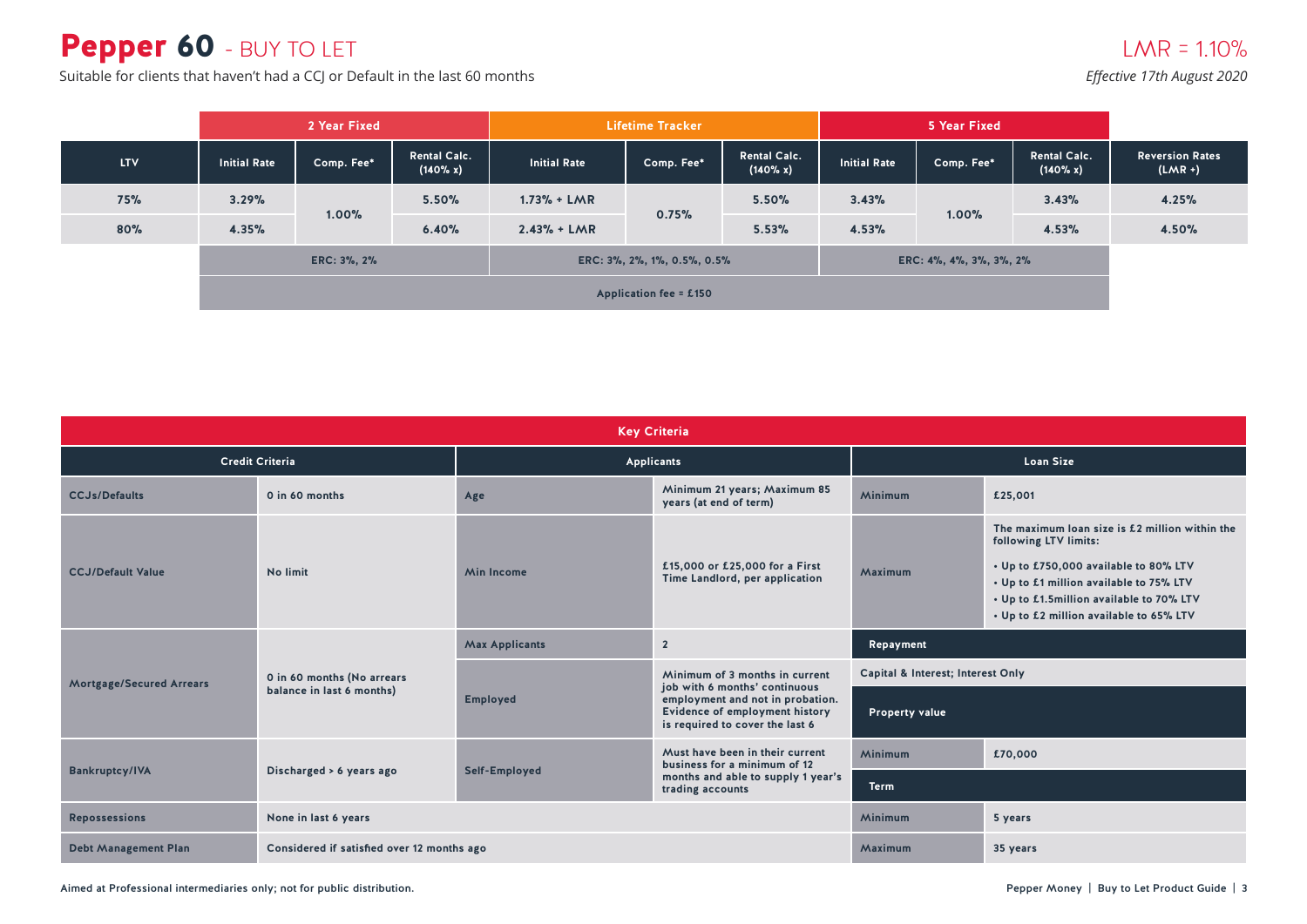# Pepper 48 Light - BUY TO LET

Suitable for clients that haven't had a Default in the last 48 months and who have never had a CCJ

### $LMR = 1.10%$

*Effective 17th August 2020*

|            | <b>Lifetime Tracker</b>                                                               |            |                                 | 5 Year Fixed        |            |                    |                     |           |                                 |                                     |
|------------|---------------------------------------------------------------------------------------|------------|---------------------------------|---------------------|------------|--------------------|---------------------|-----------|---------------------------------|-------------------------------------|
| <b>LTV</b> | <b>Initial Rate</b>                                                                   | Comp. Fee* | <b>Rental Calc.</b><br>(140% x) | <b>Initial Rate</b> | Comp. Fee* | Rental Calc. (140% | <b>Initial Rate</b> | Comp. Fee | <b>Rental Calc.</b><br>(140% x) | <b>Reversion Rates</b><br>$(LMR +)$ |
| 65%        | $1.60% + LMR$                                                                         |            | 5.50%                           | 3.75%               | £1,995     | 3.75%              | 3.70%               |           | 3.70%                           | 4.00%                               |
| 70%        | $1.70% + LMR$                                                                         | 0.75%      | 5.50%                           | 3.85%               |            | 3.85%              | 3.80%               | 1.50%     | 3.80%                           | 4.00%                               |
| <b>75%</b> | $1.75% + LMR$                                                                         |            | 5.50%                           | 3.90%               |            | 3.90%              | 3.85%               |           | 3.85%                           | 4.25%                               |
| 80%        | $2.70% + LMR$                                                                         |            | 5.80%                           | 4.85%               |            | 4.85%              | 4.80%               |           | 4.80%                           | 4.50%                               |
|            | ERC: 3%, 2%, 1%, 0.5%, 0.5%<br>ERC: 4%, 4%, 3%, 3%, 2%                                |            |                                 |                     |            |                    |                     |           |                                 |                                     |
|            | <b>Application fee = £150</b><br>The Maximum loan for £1,995 fee products is £300,000 |            |                                 |                     |            |                    |                     |           |                                 |                                     |

|                                                   |                                            |                                         | <b>Key Criteria</b>                                                                                             |                                   |                                                                                                                                                                                                                                                    |  |
|---------------------------------------------------|--------------------------------------------|-----------------------------------------|-----------------------------------------------------------------------------------------------------------------|-----------------------------------|----------------------------------------------------------------------------------------------------------------------------------------------------------------------------------------------------------------------------------------------------|--|
|                                                   | <b>Credit Criteria</b>                     |                                         | Applicants                                                                                                      | <b>Loan Size</b>                  |                                                                                                                                                                                                                                                    |  |
| <b>CCJs</b>                                       | None                                       | Age                                     | Minimum 21 years; Maximum 85<br>years (at end of term)                                                          | Minimum                           | £25,001                                                                                                                                                                                                                                            |  |
| <b>Defaults</b>                                   | 0 in 48 months                             | <b>Min Income</b>                       | £15,000 or £25,000 for a First<br>Time Landlord, per application                                                | Maximum                           | The maximum loan size is £2 million within the<br>following LTV limits:<br>• Up to £750,000 available to 80% LTV<br>• Up to £1 million available to 75% LTV<br>• Up to £1.5million available to 70% LTV<br>• Up to £2 million available to 65% LTV |  |
|                                                   |                                            | <b>Max Applicants</b><br>$\overline{2}$ |                                                                                                                 | Repayment                         |                                                                                                                                                                                                                                                    |  |
| <b>Mortgage/Secured Arrears</b>                   | 0 in 48 months (No arrears                 |                                         | Minimum of 3 months in current<br>job with 6 months' continuous                                                 | Capital & Interest; Interest Only |                                                                                                                                                                                                                                                    |  |
|                                                   | balance in last 6 months)                  | <b>Employed</b>                         | employment and not in probation.<br>Evidence of employment history<br>is required to cover the last 6<br>months | <b>Property value</b>             |                                                                                                                                                                                                                                                    |  |
|                                                   |                                            |                                         | Must have been in their current<br>business for a minimum of 12                                                 | <b>Minimum</b>                    | £70,000                                                                                                                                                                                                                                            |  |
| <b>Bankruptcy/IVA</b><br>Discharged > 6 years ago |                                            | Self-Employed                           | months and able to supply 1 year's<br>trading accounts                                                          | <b>Term</b>                       |                                                                                                                                                                                                                                                    |  |
| <b>Repossessions</b>                              | None in last 6 years                       |                                         |                                                                                                                 | <b>Minimum</b>                    | 5 years                                                                                                                                                                                                                                            |  |
| <b>Debt Management Plan</b>                       | Considered if satisfied over 12 months ago |                                         |                                                                                                                 | Maximum<br>35 years               |                                                                                                                                                                                                                                                    |  |

Aimed at Professional intermediaries only; not for public distribution. Notice that the state of the state of the state of the state of the state of the state of the state of the state of the state of the state of the stat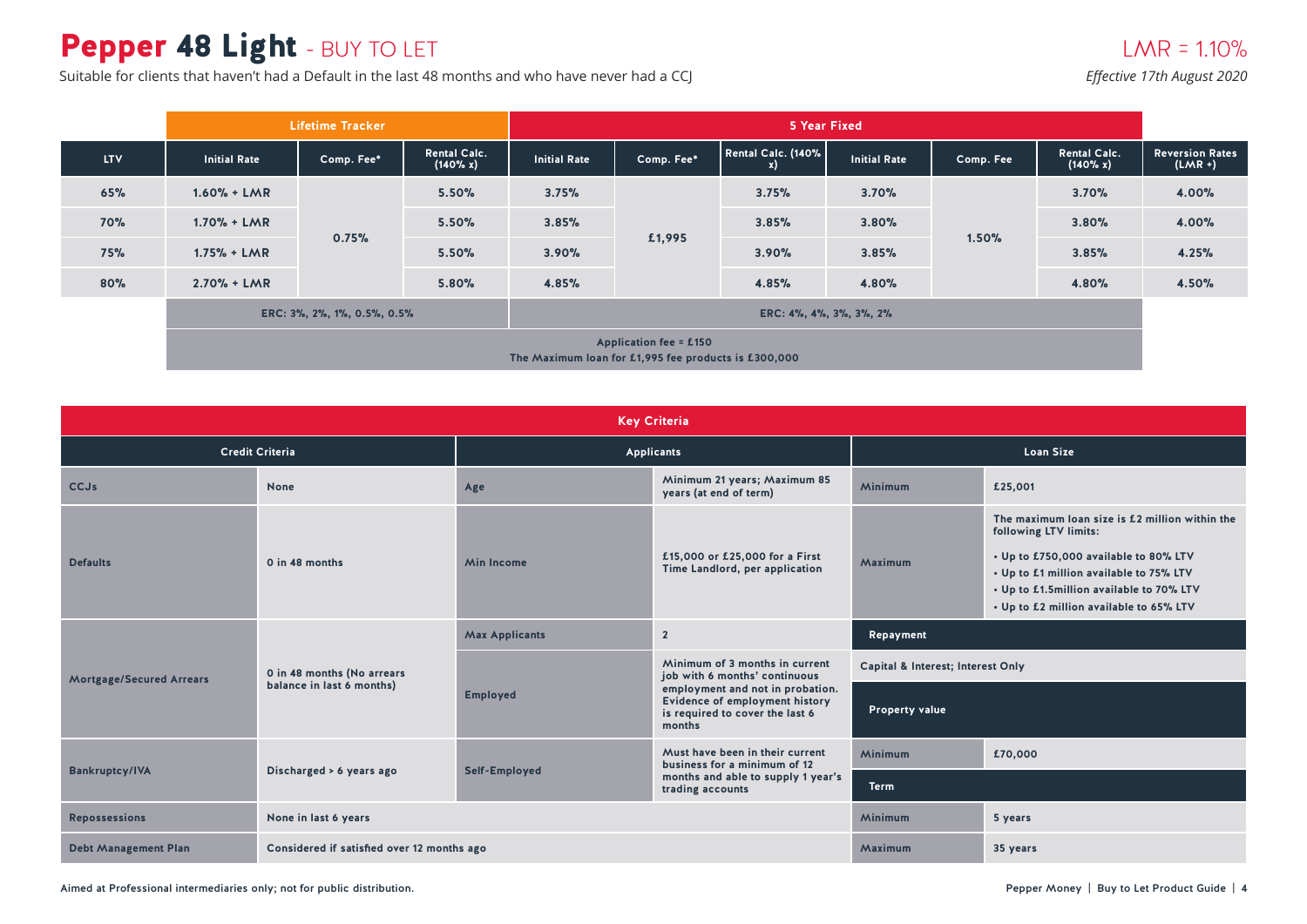# Pepper 48 - BUY TO LET

Suitable for clients that haven't had a CCJ or Default in the last 48 months

*Effective 17th August 2020*

|            |                                                                                       | <b>Lifetime Tracker</b>     |                                    |                         | 5 Year Fixed |                                 |                     |           |                                 |                                     |
|------------|---------------------------------------------------------------------------------------|-----------------------------|------------------------------------|-------------------------|--------------|---------------------------------|---------------------|-----------|---------------------------------|-------------------------------------|
| <b>LTV</b> | <b>Initial Rate</b>                                                                   | Comp. Fee*                  | <b>Rental Calc.</b><br>$(140\% x)$ | <b>Initial Rate</b>     | Comp. Fee*   | <b>Rental Calc.</b><br>(140% x) | <b>Initial Rate</b> | Comp. Fee | <b>Rental Calc.</b><br>(140% x) | <b>Reversion Rates</b><br>$(LMR +)$ |
| 65%        | $1.65% + LMR$                                                                         |                             | 5.50%                              | 3.80%                   | £1,995       | 3.80%                           | 3.75%               |           | 3.75%                           | 4.00%                               |
| 70%        | $1.75% + LMR$                                                                         | 0.75%                       | 5.50%                              | 3.90%                   |              | 3.90%                           | 3.85%               | 1.50%     | 3.85%                           | 4.00%                               |
| 75%        | $1.80% + LMR$                                                                         |                             | 5.50%                              | 3.95%                   |              | 3.95%                           | 3.90%               |           | 3.90%                           | 4.25%                               |
| 80%        | $2.75% + LMR$                                                                         |                             | 5.85%                              | 4.90%                   |              | 4.90%                           | 4.85%               |           | 4.85%                           | 4.50%                               |
|            |                                                                                       | ERC: 3%, 2%, 1%, 0.5%, 0.5% |                                    | ERC: 4%, 4%, 3%, 3%, 2% |              |                                 |                     |           |                                 |                                     |
|            | <b>Application fee = £150</b><br>The Maximum loan for £1,995 fee products is £300,000 |                             |                                    |                         |              |                                 |                     |           |                                 |                                     |

|                                                   |                                                         |                                                                                       | <b>Key Criteria</b>                                                                                          |                                   |                                                                                                                                                                                                                                                    |  |
|---------------------------------------------------|---------------------------------------------------------|---------------------------------------------------------------------------------------|--------------------------------------------------------------------------------------------------------------|-----------------------------------|----------------------------------------------------------------------------------------------------------------------------------------------------------------------------------------------------------------------------------------------------|--|
|                                                   | <b>Credit Criteria</b>                                  |                                                                                       | <b>Applicants</b>                                                                                            | <b>Loan Size</b>                  |                                                                                                                                                                                                                                                    |  |
| <b>CCJs/Defaults</b>                              | 0 in 48 months                                          | Age                                                                                   | Minimum 21 years; Maximum 85<br>years (at end of term)                                                       | Minimum                           | £25,001                                                                                                                                                                                                                                            |  |
| <b>CCJ/Default Value</b>                          | No limit                                                | £15,000 or £25,000 for a First<br><b>Min Income</b><br>Time Landlord, per application |                                                                                                              | Maximum                           | The maximum loan size is £2 million within the<br>following LTV limits:<br>• Up to £750,000 available to 80% LTV<br>• Up to £1 million available to 75% LTV<br>• Up to £1.5million available to 70% LTV<br>• Up to £2 million available to 65% LTV |  |
|                                                   |                                                         | <b>Max Applicants</b><br>$\overline{2}$                                               |                                                                                                              | Repayment                         |                                                                                                                                                                                                                                                    |  |
| <b>Mortgage/Secured Arrears</b>                   | 0 in 48 months (No arrears<br>balance in last 6 months) |                                                                                       | Minimum of 3 months in current<br>job with 6 months' continuous                                              | Capital & Interest; Interest Only |                                                                                                                                                                                                                                                    |  |
|                                                   |                                                         | Employed                                                                              | employment and not in probation.<br>Evidence of employment history is<br>required to cover the last 6 months | <b>Property value</b>             |                                                                                                                                                                                                                                                    |  |
|                                                   |                                                         |                                                                                       | Must have been in their current<br>business for a minimum of 12                                              | <b>Minimum</b>                    | £70,000                                                                                                                                                                                                                                            |  |
| <b>Bankruptcy/IVA</b><br>Discharged > 6 years ago |                                                         | Self-Employed                                                                         | months and able to supply 1 year's<br>trading accounts                                                       | <b>Term</b>                       |                                                                                                                                                                                                                                                    |  |
| <b>Repossessions</b>                              | None in last 6 years                                    |                                                                                       |                                                                                                              | <b>Minimum</b>                    | 5 years                                                                                                                                                                                                                                            |  |
| <b>Debt Management Plan</b>                       | Considered if satisfied over 12 months ago              |                                                                                       |                                                                                                              | Maximum                           | 35 years                                                                                                                                                                                                                                           |  |

Aimed at Professional intermediaries only; not for public distribution. Notice that the state of the product Guide intermediaries only; not for public distribution.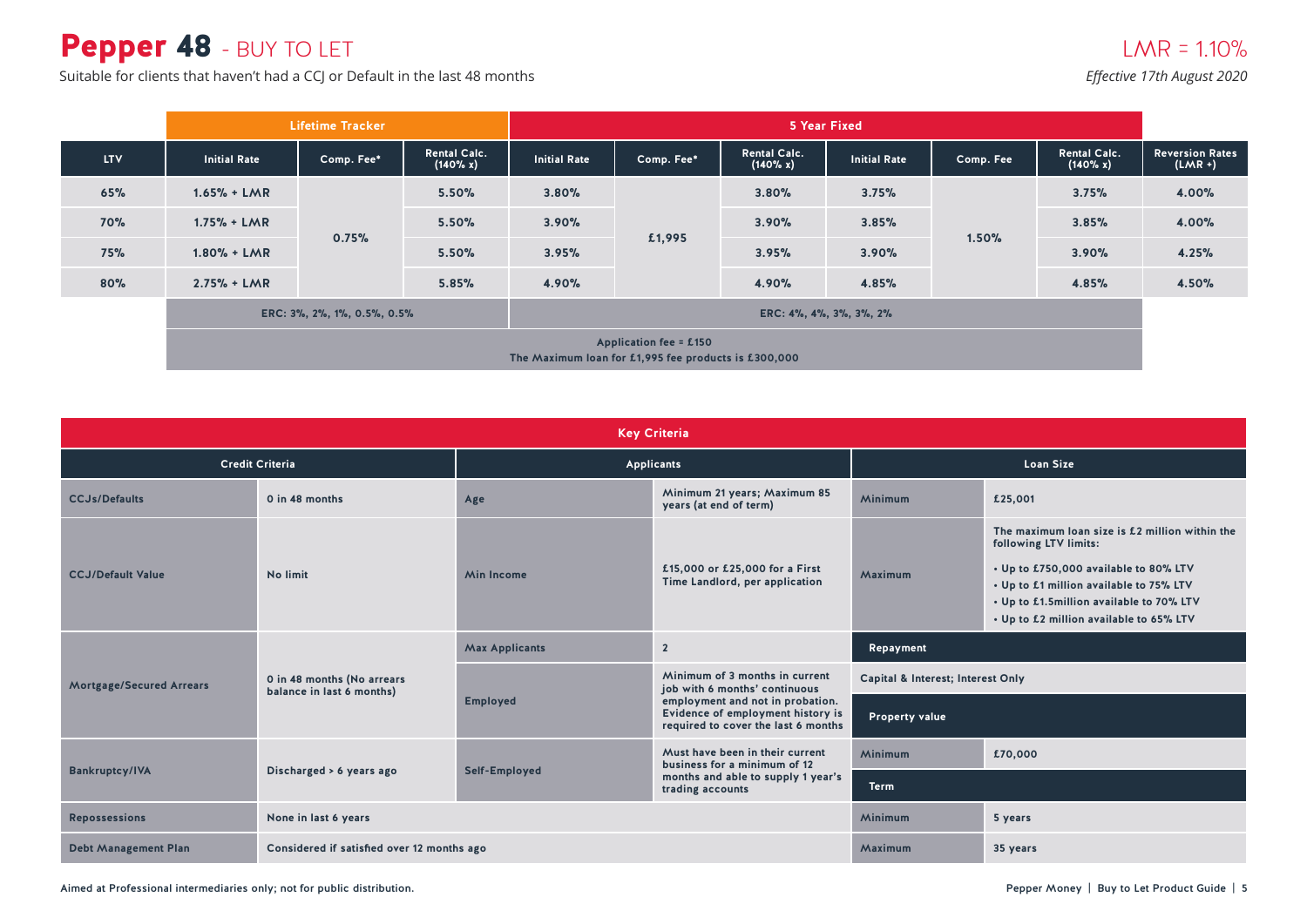# Pepper 36 Light - BUY TO LET

Suitable for clients that haven't had a Default in the last 36 months and who have never had a CCJ

### $LMR = 1.10%$

*Effective 17th August 2020*

|            |                                                                                       | 5 Year Fixed |                              |                     |           |                              |                                |  |  |  |  |
|------------|---------------------------------------------------------------------------------------|--------------|------------------------------|---------------------|-----------|------------------------------|--------------------------------|--|--|--|--|
| <b>LTV</b> | <b>Initial Rate</b>                                                                   | Comp. Fee*   | <b>Rental Calc. (140% x)</b> | <b>Initial Rate</b> | Comp. Fee | <b>Rental Calc. (140% x)</b> | <b>Reversion Rates (LMR +)</b> |  |  |  |  |
| 65%        | 3.95%                                                                                 |              | 3.95%                        | 3.90%               | 1.50%     | 3.90%                        | 4.00%                          |  |  |  |  |
| 70%        | 4.05%                                                                                 |              | 4.05%                        | 4.00%               |           | 4.00%                        | 4.00%                          |  |  |  |  |
| 75%        | 4.15%                                                                                 | £1,995       | 4.15%                        | 4.10%               |           | 4.10%                        | 4.25%                          |  |  |  |  |
| 80%        | 5.25%                                                                                 |              | 5.25%                        | 5.20%               |           | 5.20%                        | 4.50%                          |  |  |  |  |
|            | ERC: 4%, 4%, 3%, 3%, 2%                                                               |              |                              |                     |           |                              |                                |  |  |  |  |
|            | <b>Application fee = £150</b><br>The Maximum loan for £1,995 fee products is £300,000 |              |                              |                     |           |                              |                                |  |  |  |  |

|                                                   |                                                                                                                                                                                                                                      |                                                                                       | <b>Key Criteria</b>                                                                                          |                                   |                                                                                                                                                                                                                                                    |  |
|---------------------------------------------------|--------------------------------------------------------------------------------------------------------------------------------------------------------------------------------------------------------------------------------------|---------------------------------------------------------------------------------------|--------------------------------------------------------------------------------------------------------------|-----------------------------------|----------------------------------------------------------------------------------------------------------------------------------------------------------------------------------------------------------------------------------------------------|--|
|                                                   | <b>Credit Criteria</b>                                                                                                                                                                                                               |                                                                                       | <b>Applicants</b>                                                                                            | <b>Loan Size</b>                  |                                                                                                                                                                                                                                                    |  |
| <b>CCJs</b>                                       | <b>None</b>                                                                                                                                                                                                                          | Age                                                                                   | Minimum 21 years; Maximum 85<br>years (at end of term)                                                       | <b>Minimum</b>                    | £25,001                                                                                                                                                                                                                                            |  |
| <b>Defaults</b>                                   | 0 in 36 months<br>On Pepper 36, products we<br>will ignore 1 individual defaults<br>(per application) up to and<br>including £200.00 each where<br>these defaults relate to utilities,<br>communications or mail order<br>providers. | £15,000 or £25,000 for a First<br><b>Min Income</b><br>Time Landlord, per application |                                                                                                              | Maximum                           | The maximum loan size is £2 million within the<br>following LTV limits:<br>• Up to £750,000 available to 80% LTV<br>• Up to £1 million available to 75% LTV<br>• Up to £1.5million available to 70% LTV<br>• Up to £2 million available to 65% LTV |  |
|                                                   |                                                                                                                                                                                                                                      | <b>Max Applicants</b><br>$\overline{2}$                                               |                                                                                                              | Repayment                         |                                                                                                                                                                                                                                                    |  |
| <b>Mortgage/Secured Arrears</b>                   | 0 in 36 months (No arrears<br>balance in last 6 months)                                                                                                                                                                              |                                                                                       | Minimum of 3 months in current<br>job with 6 months' continuous                                              | Capital & Interest; Interest Only |                                                                                                                                                                                                                                                    |  |
|                                                   |                                                                                                                                                                                                                                      | <b>Employed</b>                                                                       | employment and not in probation.<br>Evidence of employment history is<br>required to cover the last 6 months | <b>Property value</b>             |                                                                                                                                                                                                                                                    |  |
|                                                   |                                                                                                                                                                                                                                      |                                                                                       | Must have been in their current<br>business for a minimum of 12                                              | <b>Minimum</b>                    | £70,000                                                                                                                                                                                                                                            |  |
| <b>Bankruptcy/IVA</b><br>Discharged > 6 years ago |                                                                                                                                                                                                                                      | Self-Employed                                                                         | months and able to supply 1 year's<br>trading accounts                                                       | <b>Term</b>                       |                                                                                                                                                                                                                                                    |  |
| <b>Repossessions</b>                              | None in last 6 years                                                                                                                                                                                                                 |                                                                                       |                                                                                                              | <b>Minimum</b>                    | 5 years                                                                                                                                                                                                                                            |  |
| <b>Debt Management Plan</b>                       | Considered if satisfied over 12 months ago                                                                                                                                                                                           |                                                                                       |                                                                                                              | Maximum                           | 35 years                                                                                                                                                                                                                                           |  |

Aimed at Professional intermediaries only; not for public distribution. Notice that the state of the product Guide intermediaries only; not for public distribution.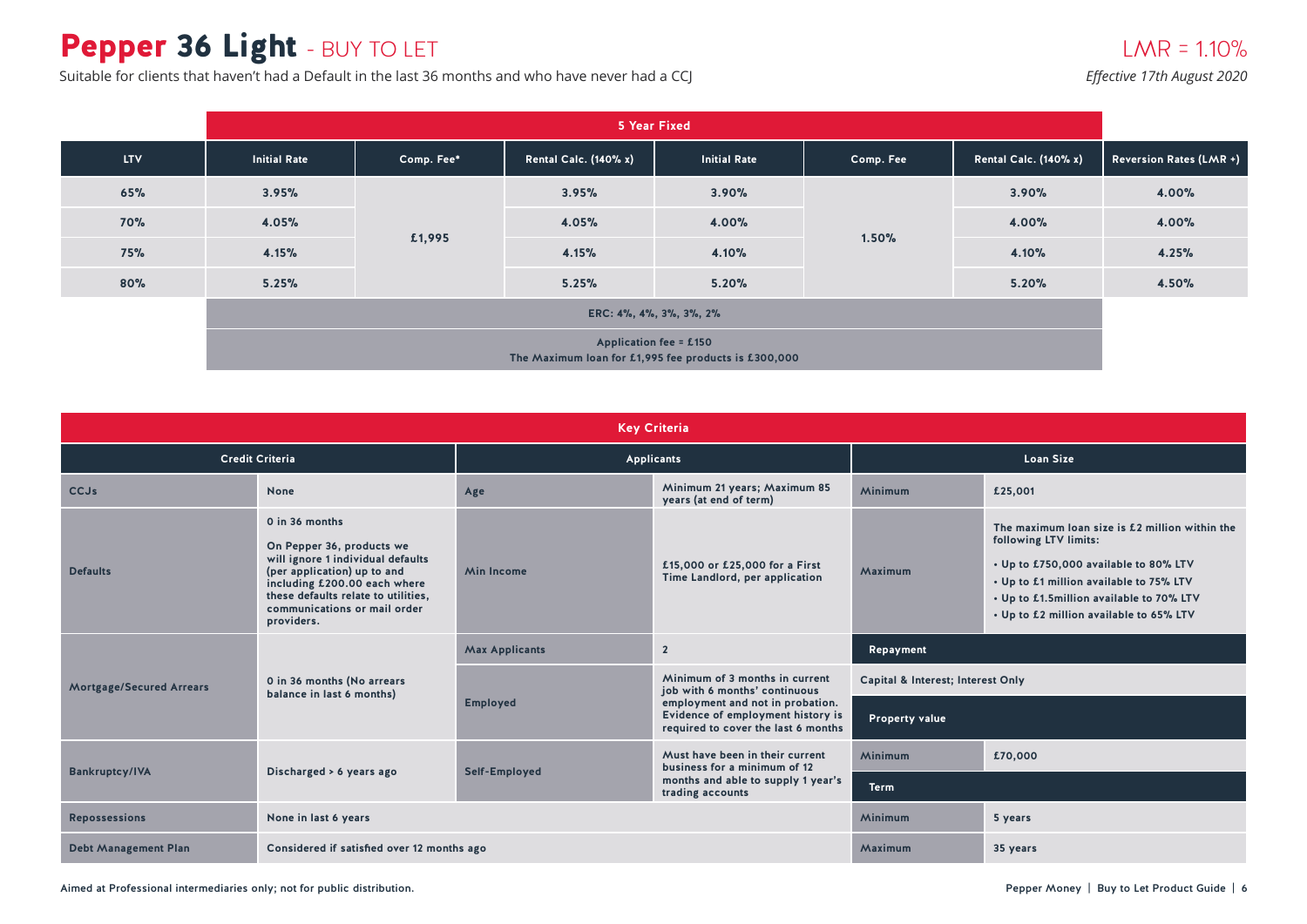# Pepper 36 - BUY TO LET

Suitable for clients that haven't had a CCJ or Default in the last 36 months

|            | 5 Year Fixed                                                                          |            |                              |                     |           |                              |                                |  |  |  |
|------------|---------------------------------------------------------------------------------------|------------|------------------------------|---------------------|-----------|------------------------------|--------------------------------|--|--|--|
| <b>LTV</b> | <b>Initial Rate</b>                                                                   | Comp. Fee* | <b>Rental Calc. (140% x)</b> | <b>Initial Rate</b> | Comp. Fee | <b>Rental Calc. (140% x)</b> | <b>Reversion Rates (LMR +)</b> |  |  |  |
| 65%        | 4.00%                                                                                 |            | 4.00%                        | 3.95%               | 1.50%     | 3.95%                        | 4.00%                          |  |  |  |
| <b>70%</b> | 4.10%                                                                                 |            | 4.10%                        | 4.05%               |           | 4.05%                        | 4.00%                          |  |  |  |
| <b>75%</b> | 4.20%                                                                                 | £1,995     | 4.20%                        | 4.15%               |           | 4.15%                        | 4.25%                          |  |  |  |
| 80%        | 5.30%                                                                                 |            | 5.30%                        | 5.25%               |           | 5.25%                        | 4.50%                          |  |  |  |
|            | ERC: 4%, 4%, 3%, 3%, 2%                                                               |            |                              |                     |           |                              |                                |  |  |  |
|            | <b>Application fee = £150</b><br>The Maximum loan for £1,995 fee products is £300,000 |            |                              |                     |           |                              |                                |  |  |  |

|                                                   |                                                                                                                                                                                                                             |                                         | <b>Key Criteria</b>                                                                                          |                                   |                                                                                                                                                                                                                                                    |  |
|---------------------------------------------------|-----------------------------------------------------------------------------------------------------------------------------------------------------------------------------------------------------------------------------|-----------------------------------------|--------------------------------------------------------------------------------------------------------------|-----------------------------------|----------------------------------------------------------------------------------------------------------------------------------------------------------------------------------------------------------------------------------------------------|--|
|                                                   | <b>Credit Criteria</b>                                                                                                                                                                                                      |                                         | Applicants                                                                                                   | <b>Loan Size</b>                  |                                                                                                                                                                                                                                                    |  |
| <b>CCJs/Defaults</b>                              | 0 in 36 months                                                                                                                                                                                                              | Age                                     | Minimum 21 years; Maximum 85<br>years (at end of term)                                                       | Minimum                           | £25,001                                                                                                                                                                                                                                            |  |
| <b>CCJ/Default Value</b>                          | No limit<br>On Pepper 36, products we will<br>ignore 1 individual defaults (per<br>application) up to and including<br>£200.00 each where these defaults<br>relate to utilities, communications<br>or mail order providers. | <b>Min Income</b>                       | £15,000 or £25,000 for a First<br>Time Landlord, per application                                             | Maximum                           | The maximum loan size is £2 million within the<br>following LTV limits:<br>• Up to £750,000 available to 80% LTV<br>• Up to £1 million available to 75% LTV<br>• Up to £1.5million available to 70% LTV<br>• Up to £2 million available to 65% LTV |  |
|                                                   |                                                                                                                                                                                                                             | <b>Max Applicants</b><br>$\overline{2}$ |                                                                                                              | Repayment                         |                                                                                                                                                                                                                                                    |  |
| <b>Mortgage/Secured Arrears</b>                   | 0 in 36 months (No arrears balance<br>in last 6 months)                                                                                                                                                                     |                                         | Minimum of 3 months in current<br>job with 6 months' continuous                                              | Capital & Interest; Interest Only |                                                                                                                                                                                                                                                    |  |
|                                                   |                                                                                                                                                                                                                             | <b>Employed</b>                         | employment and not in probation.<br>Evidence of employment history is<br>required to cover the last 6 months | <b>Property value</b>             |                                                                                                                                                                                                                                                    |  |
|                                                   |                                                                                                                                                                                                                             |                                         | Must have been in their current<br>business for a minimum of 12                                              | <b>Minimum</b>                    | £70,000                                                                                                                                                                                                                                            |  |
| <b>Bankruptcy/IVA</b><br>Discharged > 6 years ago |                                                                                                                                                                                                                             | Self-Employed                           | months and able to supply 1 year's<br>trading accounts                                                       | <b>Term</b>                       |                                                                                                                                                                                                                                                    |  |
| <b>Repossessions</b>                              | None in last 6 years                                                                                                                                                                                                        |                                         |                                                                                                              | Minimum                           | 5 years                                                                                                                                                                                                                                            |  |
| <b>Debt Management Plan</b>                       | Considered if satisfied over 12 months ago                                                                                                                                                                                  |                                         |                                                                                                              | Maximum                           | 35 years                                                                                                                                                                                                                                           |  |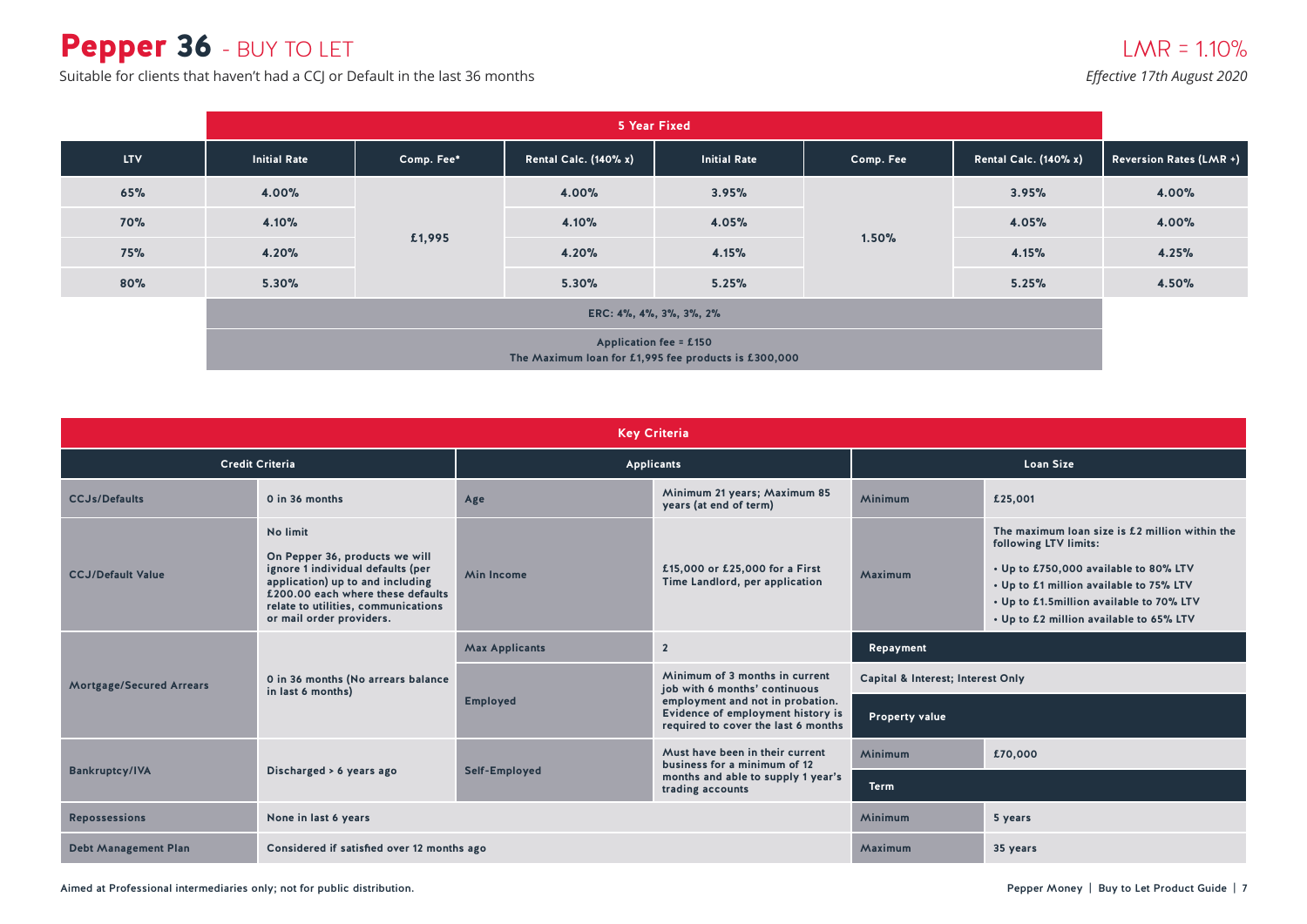# Pepper 24 Light - BUY TO LET

Suitable for clients that haven't had a Default in the last 24 months and who have never had a CCJ

### $LMR = 1.10%$

|            | 5 Year Fixed                                                                          |                         |                              |                     |           |                              |                                |  |  |  |
|------------|---------------------------------------------------------------------------------------|-------------------------|------------------------------|---------------------|-----------|------------------------------|--------------------------------|--|--|--|
| <b>LTV</b> | <b>Initial Rate</b>                                                                   | Comp. Fee*              | <b>Rental Calc. (140% x)</b> | <b>Initial Rate</b> | Comp. Fee | <b>Rental Calc. (140% x)</b> | <b>Reversion Rates (LMR +)</b> |  |  |  |
| 70%        | 4.25%                                                                                 |                         | 4.25%                        | 4.20%               |           | 4.20%                        | 4.00%                          |  |  |  |
| 75%        | 4.35%                                                                                 | £1,995                  | 4.35%                        | 4.30%               | 1.50%     | 4.30%                        | 4.25%                          |  |  |  |
|            |                                                                                       | ERC: 4%, 4%, 3%, 3%, 2% |                              |                     |           |                              |                                |  |  |  |
|            | <b>Application fee = £150</b><br>The Maximum loan for £1,995 fee products is £300,000 |                         |                              |                     |           |                              |                                |  |  |  |

| <b>Key Criteria</b>                               |                                                                                                                                                                                                                                                |                                         |                                                                                                              |                                   |                                                                                                                                                                                                                                                    |  |  |  |  |
|---------------------------------------------------|------------------------------------------------------------------------------------------------------------------------------------------------------------------------------------------------------------------------------------------------|-----------------------------------------|--------------------------------------------------------------------------------------------------------------|-----------------------------------|----------------------------------------------------------------------------------------------------------------------------------------------------------------------------------------------------------------------------------------------------|--|--|--|--|
|                                                   | <b>Credit Criteria</b>                                                                                                                                                                                                                         |                                         | <b>Applicants</b>                                                                                            | <b>Loan Size</b>                  |                                                                                                                                                                                                                                                    |  |  |  |  |
| <b>CCJs</b>                                       | None                                                                                                                                                                                                                                           | Age                                     | Minimum 21 years; Maximum 85<br>years (at end of term)                                                       | Minimum                           | £25,001                                                                                                                                                                                                                                            |  |  |  |  |
| <b>Defaults</b>                                   | 0 in 24 months<br>On Pepper 24, 18 and 12 products<br>we will ignore 2 individual<br>defaults (per application) up to<br>and including £200.00 each<br>where these defaults relate to<br>utilities, communications or mail<br>order providers. | <b>Min Income</b>                       | £15,000 or £25,000 for a First<br>Time Landlord, per application                                             | Maximum                           | The maximum loan size is £2 million within the<br>following LTV limits:<br>• Up to £750,000 available to 80% LTV<br>• Up to £1 million available to 75% LTV<br>• Up to £1.5million available to 70% LTV<br>• Up to £2 million available to 65% LTV |  |  |  |  |
|                                                   |                                                                                                                                                                                                                                                | <b>Max Applicants</b><br>$\overline{2}$ |                                                                                                              | Repayment                         |                                                                                                                                                                                                                                                    |  |  |  |  |
| <b>Mortgage/Secured Arrears</b>                   | 0 in 24 months (No arrears<br>balance in last 6 months)                                                                                                                                                                                        |                                         | Minimum of 3 months in current<br>job with 6 months' continuous                                              | Capital & Interest; Interest Only |                                                                                                                                                                                                                                                    |  |  |  |  |
|                                                   |                                                                                                                                                                                                                                                | <b>Employed</b>                         | employment and not in probation.<br>Evidence of employment history is<br>required to cover the last 6 months | <b>Property value</b>             |                                                                                                                                                                                                                                                    |  |  |  |  |
|                                                   |                                                                                                                                                                                                                                                |                                         | Must have been in their current<br>business for a minimum of 12                                              | Minimum                           | £70,000                                                                                                                                                                                                                                            |  |  |  |  |
| <b>Bankruptcy/IVA</b><br>Discharged > 6 years ago |                                                                                                                                                                                                                                                | Self-Employed                           | months and able to supply 1 year's<br>trading accounts                                                       | <b>Term</b>                       |                                                                                                                                                                                                                                                    |  |  |  |  |
| <b>Repossessions</b>                              | None in last 6 years                                                                                                                                                                                                                           |                                         |                                                                                                              | Minimum                           | 5 years                                                                                                                                                                                                                                            |  |  |  |  |
| <b>Debt Management Plan</b>                       | Considered if satisfied over 12 months ago                                                                                                                                                                                                     |                                         |                                                                                                              | Maximum                           | 35 years                                                                                                                                                                                                                                           |  |  |  |  |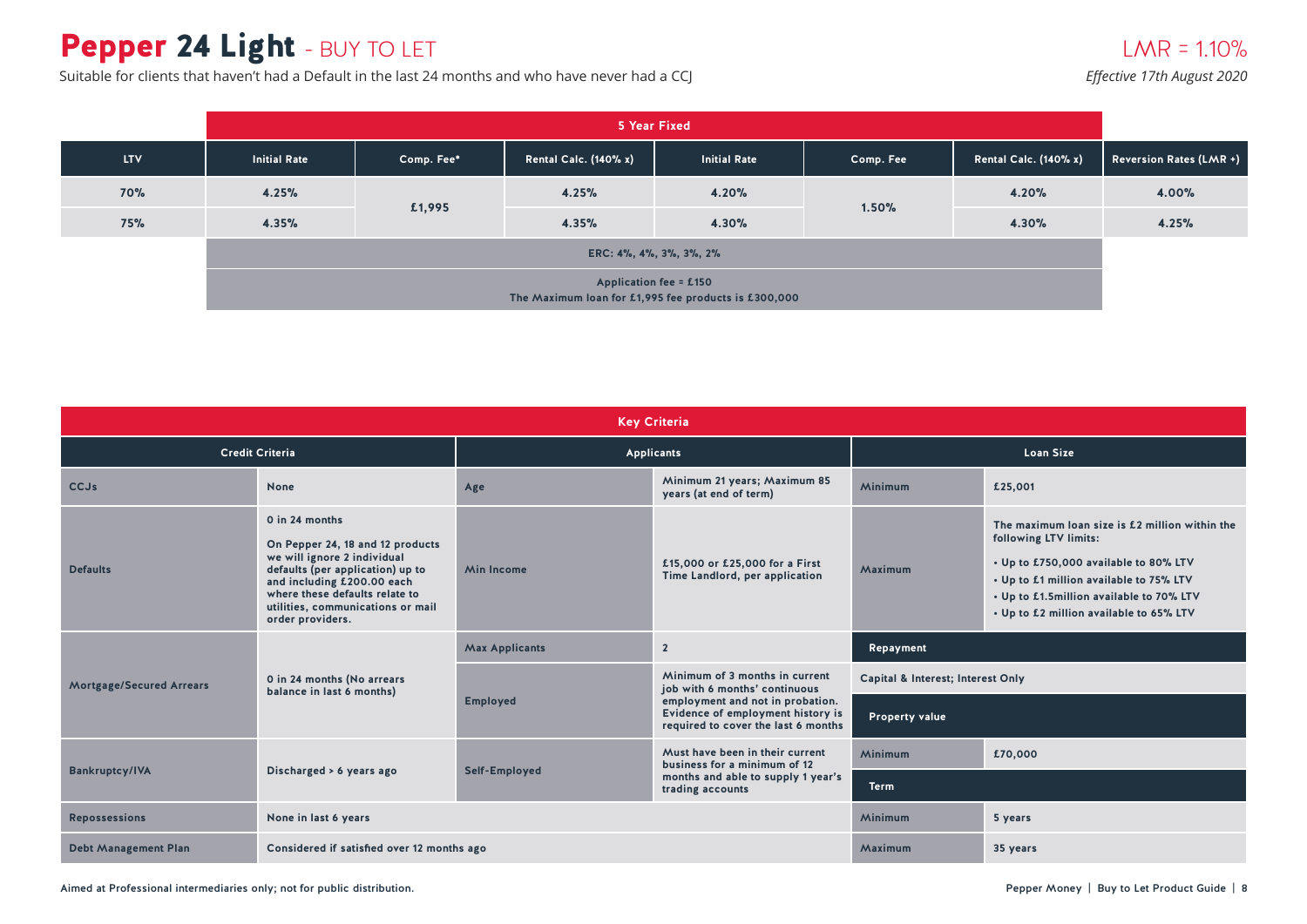# Pepper 24 - BUY TO LET

Suitable for clients that haven't had a CCJ or Default in the last 24 months

|                                                                                | 5 Year Fixed |            |                              |                     |           |                              |                                |  |  |
|--------------------------------------------------------------------------------|--------------|------------|------------------------------|---------------------|-----------|------------------------------|--------------------------------|--|--|
| <b>LTV</b>                                                                     | Initial Rate | Comp. Fee* | <b>Rental Calc. (140% x)</b> | <b>Initial Rate</b> | Comp. Fee | <b>Rental Calc. (140% x)</b> | <b>Reversion Rates (LMR +)</b> |  |  |
| 70%                                                                            | 4.30%        |            | 4.30%                        | 4.25%               |           | 4.25%                        | 4.00%                          |  |  |
| <b>75%</b>                                                                     | 4.40%        | £1,995     | 4.40%                        | 4.35%               | 1.50%     | 4.35%                        | 4.25%                          |  |  |
| ERC: 4%, 4%, 3%, 3%, 2%                                                        |              |            |                              |                     |           |                              |                                |  |  |
| Application fee = £150<br>The Maximum loan for £1,995 fee products is £300,000 |              |            |                              |                     |           |                              |                                |  |  |

| <b>Key Criteria</b>             |                                                                                                                                                                                                                                          |                       |                                                                                                              |                                   |                                                                                                                                                                                                                                                    |  |  |
|---------------------------------|------------------------------------------------------------------------------------------------------------------------------------------------------------------------------------------------------------------------------------------|-----------------------|--------------------------------------------------------------------------------------------------------------|-----------------------------------|----------------------------------------------------------------------------------------------------------------------------------------------------------------------------------------------------------------------------------------------------|--|--|
|                                 | <b>Credit Criteria</b>                                                                                                                                                                                                                   | <b>Applicants</b>     |                                                                                                              | <b>Loan Size</b>                  |                                                                                                                                                                                                                                                    |  |  |
| <b>CCJs/Defaults</b>            | 0 in 24 months                                                                                                                                                                                                                           | Age                   | Minimum 21 years; Maximum 85<br>years (at end of term)                                                       | Minimum                           | £25,001                                                                                                                                                                                                                                            |  |  |
| <b>CCJ/Default Value</b>        | No limit<br>On Pepper 24, 18 and 12 products<br>we will ignore 2 individual<br>defaults (per application) up to<br>and including £200.00 each<br>where these defaults relate to<br>utilities, communications or mail<br>order providers. | <b>Min Income</b>     | £15,000 or £25,000 for a First<br>Time Landlord, per application                                             | Maximum                           | The maximum loan size is £2 million within the<br>following LTV limits:<br>• Up to £750,000 available to 80% LTV<br>• Up to £1 million available to 75% LTV<br>• Up to £1.5million available to 70% LTV<br>• Up to £2 million available to 65% LTV |  |  |
|                                 |                                                                                                                                                                                                                                          | <b>Max Applicants</b> | $\overline{2}$                                                                                               | Repayment                         |                                                                                                                                                                                                                                                    |  |  |
| <b>Mortgage/Secured Arrears</b> | 0 in 24 months (No arrears<br>balance in last 6 months)                                                                                                                                                                                  | <b>Employed</b>       | Minimum of 3 months in current<br>job with 6 months' continuous                                              | Capital & Interest; Interest Only |                                                                                                                                                                                                                                                    |  |  |
|                                 |                                                                                                                                                                                                                                          |                       | employment and not in probation.<br>Evidence of employment history is<br>required to cover the last 6 months | <b>Property value</b>             |                                                                                                                                                                                                                                                    |  |  |
|                                 |                                                                                                                                                                                                                                          |                       | Must have been in their current<br>business for a minimum of 12                                              | Minimum                           | £70,000                                                                                                                                                                                                                                            |  |  |
| <b>Bankruptcy/IVA</b>           | Discharged > 6 years ago                                                                                                                                                                                                                 | Self-Employed         | months and able to supply 1 year's<br>trading accounts                                                       | <b>Term</b>                       |                                                                                                                                                                                                                                                    |  |  |
| <b>Repossessions</b>            | None in last 6 years                                                                                                                                                                                                                     |                       |                                                                                                              | Minimum                           | 5 years                                                                                                                                                                                                                                            |  |  |
| <b>Debt Management Plan</b>     | Considered if satisfied over 12 months ago                                                                                                                                                                                               |                       | Maximum                                                                                                      | 35 years                          |                                                                                                                                                                                                                                                    |  |  |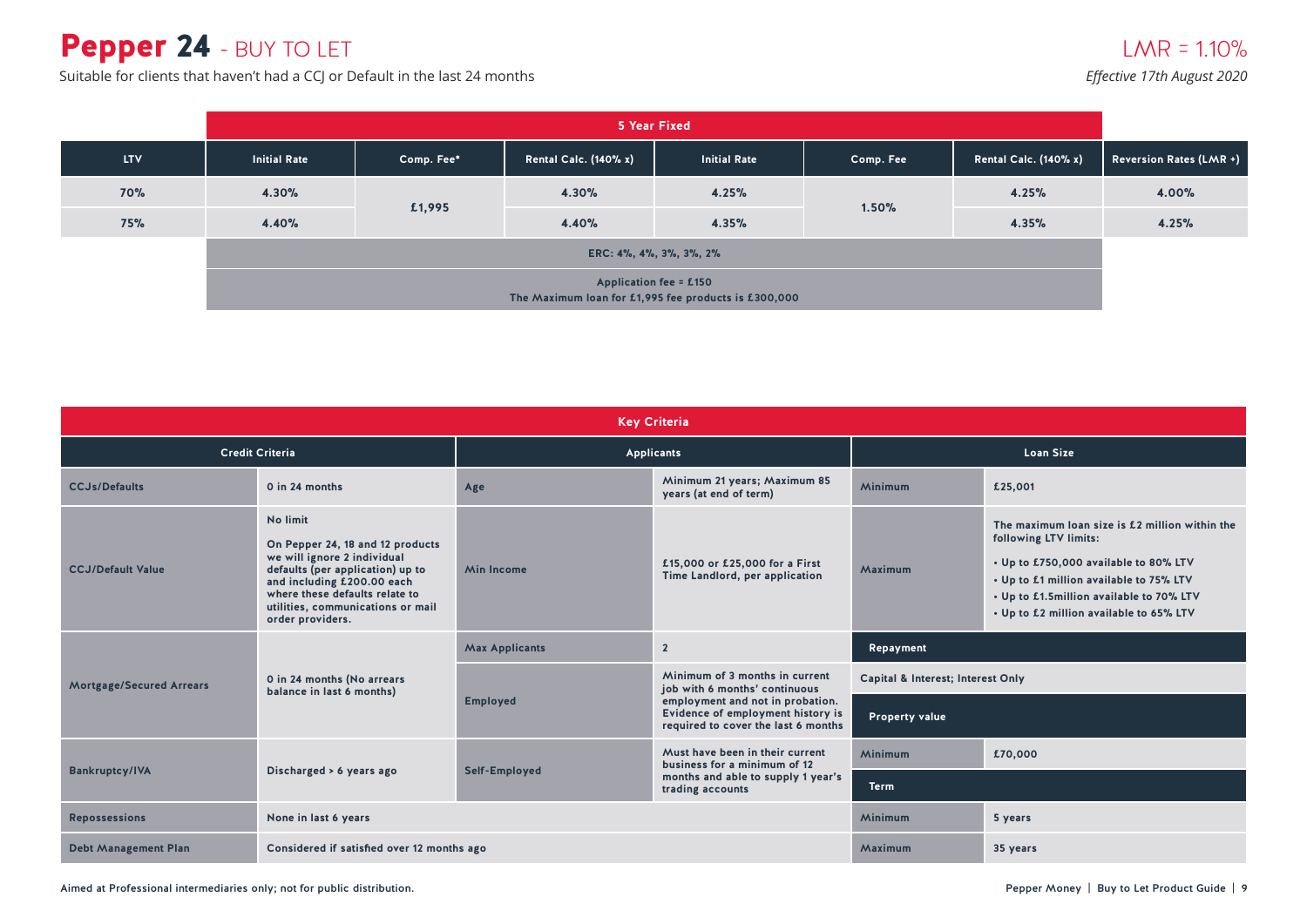# Pepper 18 Light - BUY TO LET

Suitable for clients that haven't had a Default in the last 18 months and who have never had a CCJ

|            | 5 Year Fixed        |            |                                                                                       |                     |           |                              |                                |  |
|------------|---------------------|------------|---------------------------------------------------------------------------------------|---------------------|-----------|------------------------------|--------------------------------|--|
| <b>LTV</b> | <b>Initial Rate</b> | Comp. Fee* | <b>Rental Calc. (140% x)</b>                                                          | <b>Initial Rate</b> | Comp. Fee | <b>Rental Calc. (140% x)</b> | <b>Reversion Rates (LMR +)</b> |  |
| 75%        | 5.75%               | £1,995     | 5.75%                                                                                 | 5.70%               | 1.50%     | 5.70%                        | 4.50%                          |  |
|            |                     |            |                                                                                       |                     |           |                              |                                |  |
|            |                     |            | <b>Application fee = £150</b><br>The Maximum loan for £1,995 fee products is £300,000 |                     |           |                              |                                |  |

| <b>Key Criteria</b>             |                                                                                                                                                                                                                                                |                       |                                                                                                              |                                   |                                                                                                                                                                                                                                                    |  |  |
|---------------------------------|------------------------------------------------------------------------------------------------------------------------------------------------------------------------------------------------------------------------------------------------|-----------------------|--------------------------------------------------------------------------------------------------------------|-----------------------------------|----------------------------------------------------------------------------------------------------------------------------------------------------------------------------------------------------------------------------------------------------|--|--|
| <b>Credit Criteria</b>          |                                                                                                                                                                                                                                                | <b>Applicants</b>     |                                                                                                              | <b>Loan Size</b>                  |                                                                                                                                                                                                                                                    |  |  |
| <b>CCJs</b>                     | None                                                                                                                                                                                                                                           | Age                   | Minimum 21 years; Maximum 85<br>years (at end of term)                                                       | Minimum                           | £25,001                                                                                                                                                                                                                                            |  |  |
| <b>Defaults</b>                 | 0 in 18 months<br>On Pepper 24, 18 and 12 products<br>we will ignore 2 individual<br>defaults (per application) up to<br>and including £200.00 each<br>where these defaults relate to<br>utilities, communications or mail<br>order providers. | <b>Min Income</b>     | £15,000 or £25,000 for a First<br>Time Landlord, per application                                             | Maximum                           | The maximum loan size is £2 million within the<br>following LTV limits:<br>• Up to £750,000 available to 80% LTV<br>• Up to £1 million available to 75% LTV<br>• Up to £1.5million available to 70% LTV<br>• Up to £2 million available to 65% LTV |  |  |
|                                 |                                                                                                                                                                                                                                                | <b>Max Applicants</b> | $\overline{2}$                                                                                               | Repayment                         |                                                                                                                                                                                                                                                    |  |  |
| <b>Mortgage/Secured Arrears</b> | 0 in 18 months (No arrears balance<br>in last 6 months)                                                                                                                                                                                        |                       | Minimum of 3 months in current<br>job with 6 months' continuous                                              | Capital & Interest; Interest Only |                                                                                                                                                                                                                                                    |  |  |
|                                 |                                                                                                                                                                                                                                                | <b>Employed</b>       | employment and not in probation.<br>Evidence of employment history is<br>required to cover the last 6 months | <b>Property value</b>             |                                                                                                                                                                                                                                                    |  |  |
|                                 |                                                                                                                                                                                                                                                |                       | Must have been in their current<br>business for a minimum of 12                                              | Minimum                           | £70,000                                                                                                                                                                                                                                            |  |  |
| <b>Bankruptcy/IVA</b>           | Discharged > 6 years ago                                                                                                                                                                                                                       | Self-Employed         | months and able to supply 1 year's<br>trading accounts                                                       | <b>Term</b>                       |                                                                                                                                                                                                                                                    |  |  |
| <b>Repossessions</b>            | None in last 6 years                                                                                                                                                                                                                           |                       |                                                                                                              | Minimum                           | 5 years                                                                                                                                                                                                                                            |  |  |
| <b>Debt Management Plan</b>     | Considered if satisfied over 12 months ago                                                                                                                                                                                                     |                       |                                                                                                              | Maximum                           | 35 years                                                                                                                                                                                                                                           |  |  |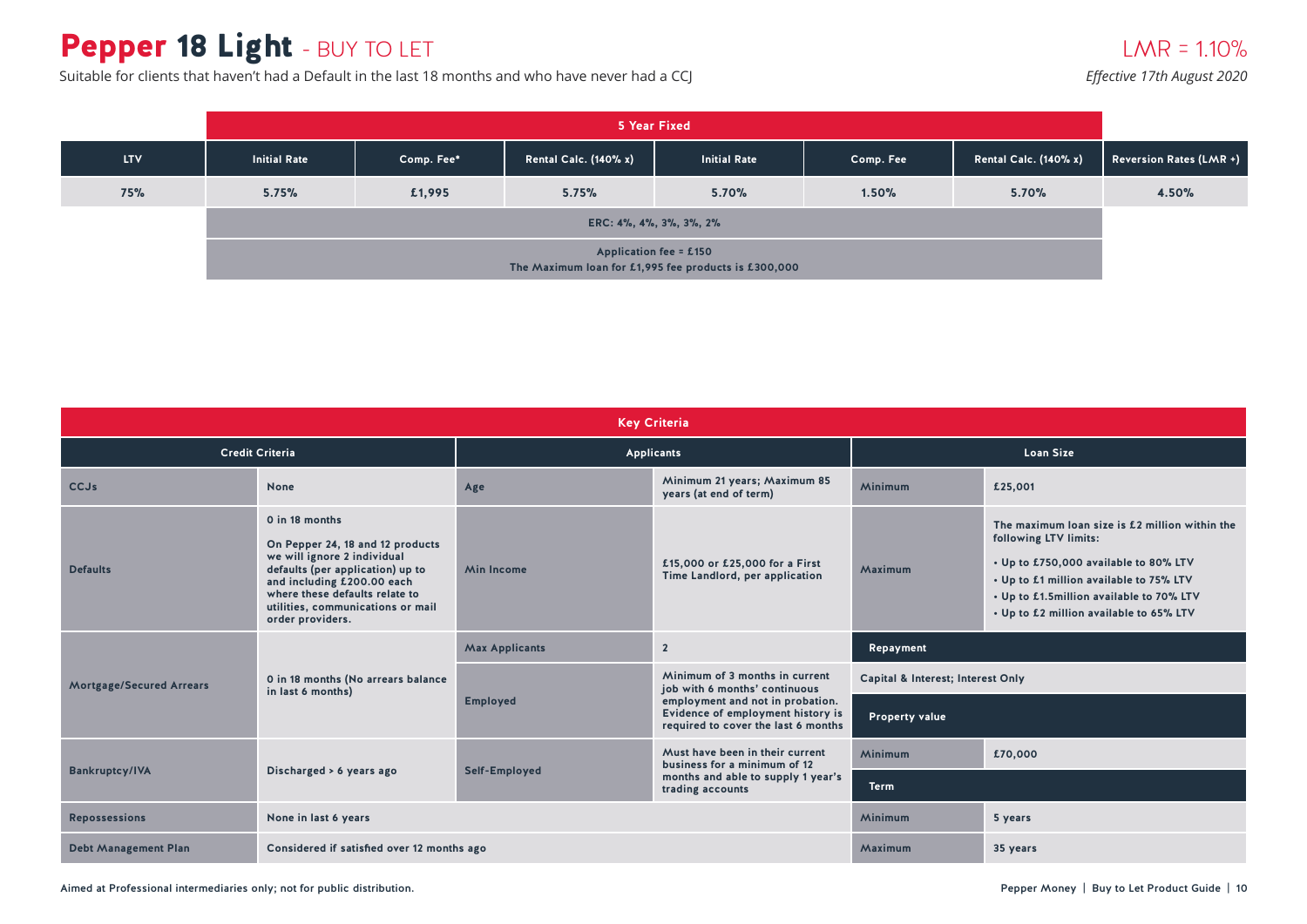# Pepper 18 - BUY TO LET

Suitable for clients that haven't had a CCJ or Default in the last 18 months

|            | 5 Year Fixed                                                                          |            |                              |                     |           |                              |                                |  |
|------------|---------------------------------------------------------------------------------------|------------|------------------------------|---------------------|-----------|------------------------------|--------------------------------|--|
| <b>LTV</b> | <b>Initial Rate</b>                                                                   | Comp. Fee* | <b>Rental Calc. (140% x)</b> | <b>Initial Rate</b> | Comp. Fee | <b>Rental Calc. (140% x)</b> | <b>Reversion Rates (LMR +)</b> |  |
| 75%        | 5.85%                                                                                 | £1,995     | 5.85%                        | 5.80%               | 1.50%     | 5.80%                        | 4.50%                          |  |
|            | ERC: 4%, 4%, 3%, 3%, 2%                                                               |            |                              |                     |           |                              |                                |  |
|            | <b>Application fee = £150</b><br>The Maximum loan for £1,995 fee products is £300,000 |            |                              |                     |           |                              |                                |  |

| <b>Key Criteria</b>             |                                                                                                                                                                                                                                          |                       |                                                                                                              |                                   |                                                                                                                                                                                                                                                    |  |  |
|---------------------------------|------------------------------------------------------------------------------------------------------------------------------------------------------------------------------------------------------------------------------------------|-----------------------|--------------------------------------------------------------------------------------------------------------|-----------------------------------|----------------------------------------------------------------------------------------------------------------------------------------------------------------------------------------------------------------------------------------------------|--|--|
|                                 | <b>Credit Criteria</b>                                                                                                                                                                                                                   |                       | <b>Applicants</b>                                                                                            | <b>Loan Size</b>                  |                                                                                                                                                                                                                                                    |  |  |
| <b>CCJs/Defaults</b>            | 0 in 18 months                                                                                                                                                                                                                           | Age                   | Minimum 21 years; Maximum 85<br>years (at end of term)                                                       | Minimum                           | £25,001                                                                                                                                                                                                                                            |  |  |
| <b>CCJ/Default Value</b>        | No limit<br>On Pepper 24, 18 and 12 products<br>we will ignore 2 individual<br>defaults (per application) up to<br>and including £200.00 each<br>where these defaults relate to<br>utilities, communications or mail<br>order providers. | <b>Min Income</b>     | £15,000 or £25,000 for a First<br>Time Landlord, per application                                             | Maximum                           | The maximum loan size is £2 million within the<br>following LTV limits:<br>• Up to £750,000 available to 80% LTV<br>• Up to £1 million available to 75% LTV<br>• Up to £1.5million available to 70% LTV<br>• Up to £2 million available to 65% LTV |  |  |
|                                 |                                                                                                                                                                                                                                          | <b>Max Applicants</b> | $\overline{2}$                                                                                               | Repayment                         |                                                                                                                                                                                                                                                    |  |  |
| <b>Mortgage/Secured Arrears</b> | 0 in 18 months (No arrears balance<br>in last 6 months)                                                                                                                                                                                  | <b>Employed</b>       | Minimum of 3 months in current<br>job with 6 months' continuous                                              | Capital & Interest; Interest Only |                                                                                                                                                                                                                                                    |  |  |
|                                 |                                                                                                                                                                                                                                          |                       | employment and not in probation.<br>Evidence of employment history is<br>required to cover the last 6 months | <b>Property value</b>             |                                                                                                                                                                                                                                                    |  |  |
|                                 |                                                                                                                                                                                                                                          |                       | Must have been in their current<br>business for a minimum of 12                                              | <b>Minimum</b>                    | £70,000                                                                                                                                                                                                                                            |  |  |
| <b>Bankruptcy/IVA</b>           | Discharged > 6 years ago                                                                                                                                                                                                                 | Self-Employed         | months and able to supply 1 year's<br>trading accounts                                                       | <b>Term</b>                       |                                                                                                                                                                                                                                                    |  |  |
| <b>Repossessions</b>            | None in last 6 years                                                                                                                                                                                                                     |                       |                                                                                                              | <b>Minimum</b>                    | 5 years                                                                                                                                                                                                                                            |  |  |
| <b>Debt Management Plan</b>     | Considered if satisfied over 12 months ago                                                                                                                                                                                               |                       | Maximum                                                                                                      | 35 years                          |                                                                                                                                                                                                                                                    |  |  |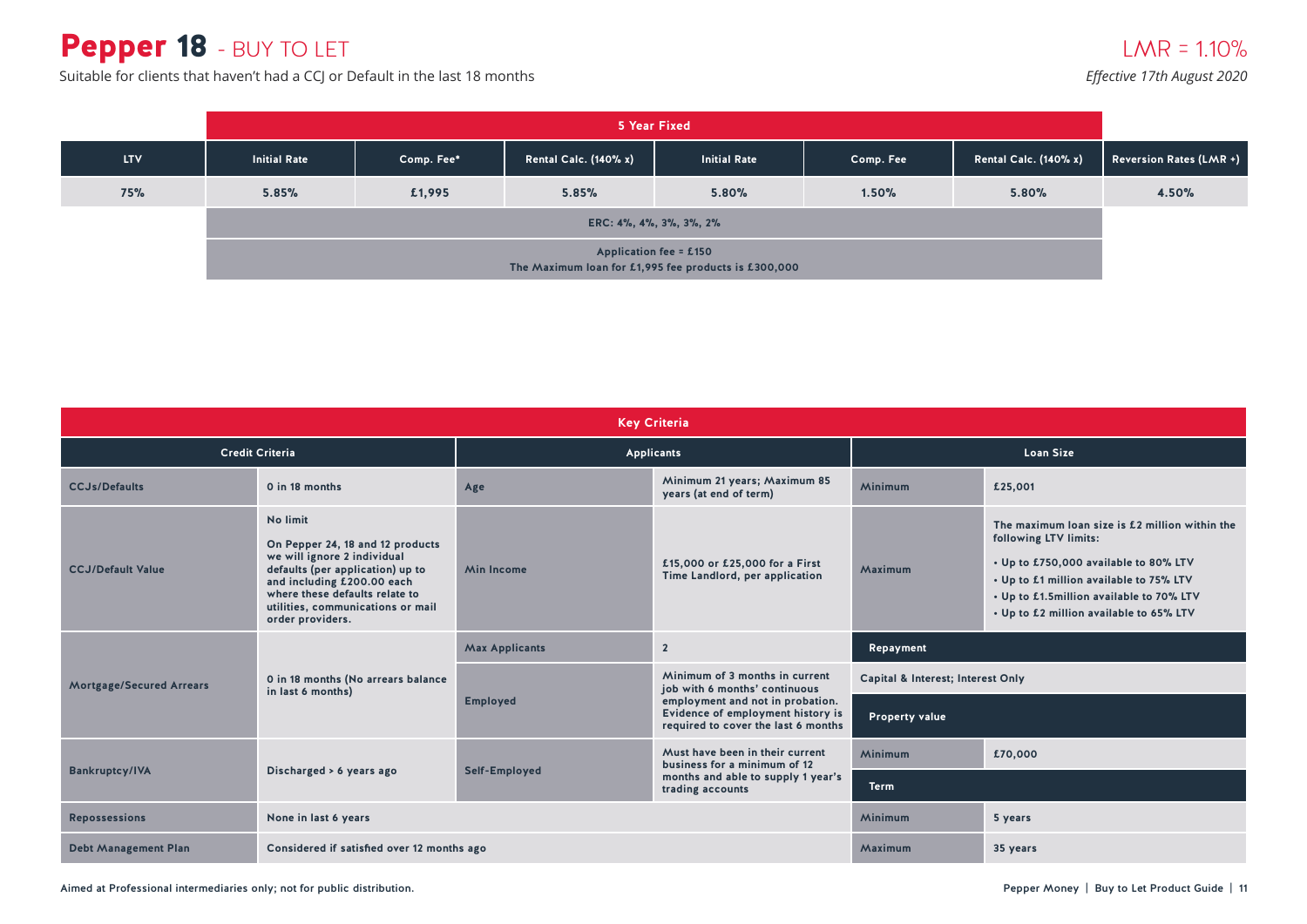# Pepper 12 Light - BUY TO LET

Suitable for clients that haven't had a Default in the last 12 months and who have never had a CCJ

|            | 5 Year Fixed                                                                          |           |                              |                     |           |                              |                                |  |  |
|------------|---------------------------------------------------------------------------------------|-----------|------------------------------|---------------------|-----------|------------------------------|--------------------------------|--|--|
| <b>LTV</b> | <b>Initial Rate</b>                                                                   | Comp Fee* | <b>Rental Calc. (140% x)</b> | <b>Initial Rate</b> | Comp Fee* | <b>Rental Calc. (140% x)</b> | <b>Reversion Rates (LMR +)</b> |  |  |
| 70%        | 6.15%                                                                                 | £1,995    | 6.15%                        | 6.10%               | 1.50%     | 6.10%                        | 4.55%                          |  |  |
|            | ERC: 4%, 4%, 3%, 3%, 2%                                                               |           |                              |                     |           |                              |                                |  |  |
|            | <b>Application fee = £150</b><br>The Maximum loan for £1,995 fee products is £300,000 |           |                              |                     |           |                              |                                |  |  |

| <b>Key Criteria</b>             |                                                                                                                                                                                                                                                |                       |                                                                                                              |                                                                                                                                                                                                                                                               |         |  |  |
|---------------------------------|------------------------------------------------------------------------------------------------------------------------------------------------------------------------------------------------------------------------------------------------|-----------------------|--------------------------------------------------------------------------------------------------------------|---------------------------------------------------------------------------------------------------------------------------------------------------------------------------------------------------------------------------------------------------------------|---------|--|--|
| <b>Credit Criteria</b>          |                                                                                                                                                                                                                                                |                       | Applicants                                                                                                   | <b>Loan Size</b>                                                                                                                                                                                                                                              |         |  |  |
| <b>CCJs</b>                     | None                                                                                                                                                                                                                                           | Age                   | Minimum 21 years; Maximum 85<br>years (at end of term)                                                       | Minimum                                                                                                                                                                                                                                                       | £25,001 |  |  |
| <b>Defaults</b>                 | 0 in 12 months<br>On Pepper 24, 18 and 12 products<br>we will ignore 2 individual<br>defaults (per application) up to<br>and including £200.00 each<br>where these defaults relate to<br>utilities, communications or mail<br>order providers. | <b>Min Income</b>     | £15,000 or £25,000 for a First<br>Time Landlord, per application                                             | The maximum loan size is £2 million within the<br>following LTV limits:<br>• Up to £750,000 available to 80% LTV<br>Maximum<br>• Up to £1 million available to 75% LTV<br>• Up to £1.5million available to 70% LTV<br>• Up to £2 million available to 65% LTV |         |  |  |
| <b>Mortgage/Secured Arrears</b> | 0 in 12 months (No arrears balance<br>in last 6 months)                                                                                                                                                                                        | <b>Max Applicants</b> | $\overline{2}$                                                                                               | Repayment                                                                                                                                                                                                                                                     |         |  |  |
|                                 | 2 individual utility, communication                                                                                                                                                                                                            |                       | Minimum of 3 months in current<br>job with 6 months' continuous                                              | Capital & Interest; Interest Only                                                                                                                                                                                                                             |         |  |  |
| <b>Unsecured Arrears</b>        | or mail order account defaults up<br>to and including £150.00 each<br>ignored                                                                                                                                                                  | <b>Employed</b>       | employment and not in probation.<br>Evidence of employment history is<br>required to cover the last 6 months | <b>Property value</b>                                                                                                                                                                                                                                         |         |  |  |
|                                 |                                                                                                                                                                                                                                                |                       | Must have been in their current<br>business for a minimum of 12                                              | <b>Minimum</b>                                                                                                                                                                                                                                                | £70,000 |  |  |
| <b>Bankruptcy/IVA</b>           | Discharged > 6 years ago                                                                                                                                                                                                                       | Self-Employed         | months and able to supply 1 year's<br>trading accounts                                                       | <b>Term</b>                                                                                                                                                                                                                                                   |         |  |  |
| <b>Repossessions</b>            | None in last 6 years                                                                                                                                                                                                                           |                       |                                                                                                              | Minimum                                                                                                                                                                                                                                                       | 5 years |  |  |
| <b>Debt Management Plan</b>     | Considered if satisfied over 12 months ago                                                                                                                                                                                                     |                       | Maximum                                                                                                      | 35 years                                                                                                                                                                                                                                                      |         |  |  |